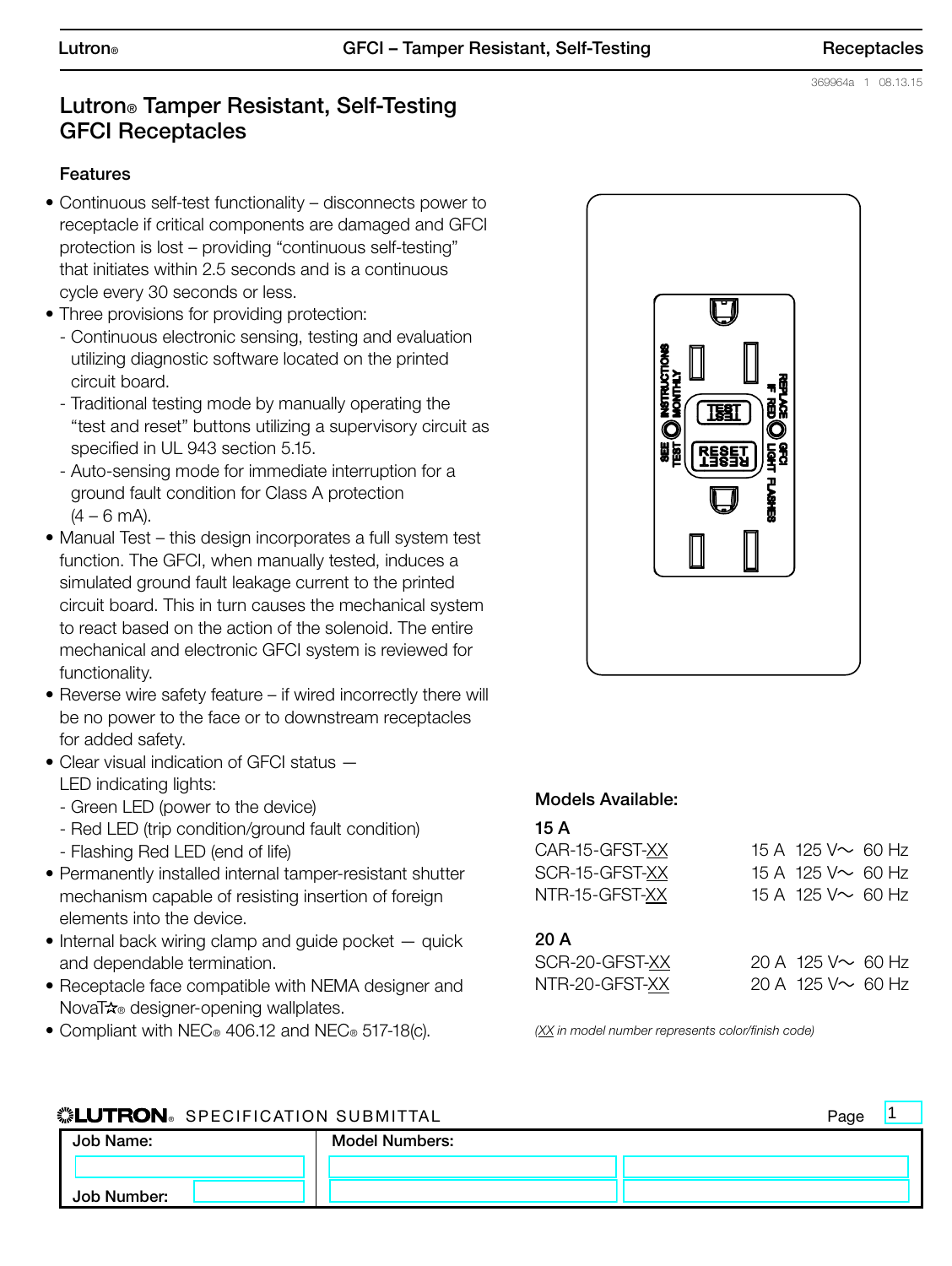<sup>2</sup>

# **Specifications**

#### Regulatory Approvals

- Meets UL 943 Class A GFCIs and UL 498 for **Receptacles**
- Complies to NEC, CEC & OSHA, UL File E-41978, CSA File LR-24886
- UL Listed
- CSA Certified
- NOM Certified
- UL 943 Dust Test: Meets performance requirement section 6.20 UL 943 GFCI

#### Power

- 15 A & 20 A, 125 V $\sim$  (102 V $\sim$  132 V $\sim$ ) 60 Hz
- Exceeds immunity level of 0.5 V over a frequency range of 150 kHz to 230 MHz

## **Electrical**

- Trip Level:  $4 6$  mA
- Trip Time: .025 seconds (nominal)
- Frequency: 60 Hz
- Max Interruption: 10,000 A

#### **Environmental**

- Operating Temperature: -35 °C to 66 °C (-30 °F to 150 °F)
- Maximum Humidity: 95%

#### Emissions

- Compliant for radiated emissions 30 1000 MHz
- Compliant for conducted emissions 150 kHz 30 MHz

#### **« ELUTRON** SPECIFICATION SUBMITTAL Page Page Page **Page Page Page Page Page Page**

| Job Name:   | <b>Model Numbers:</b> |  |
|-------------|-----------------------|--|
|             |                       |  |
| Job Number: |                       |  |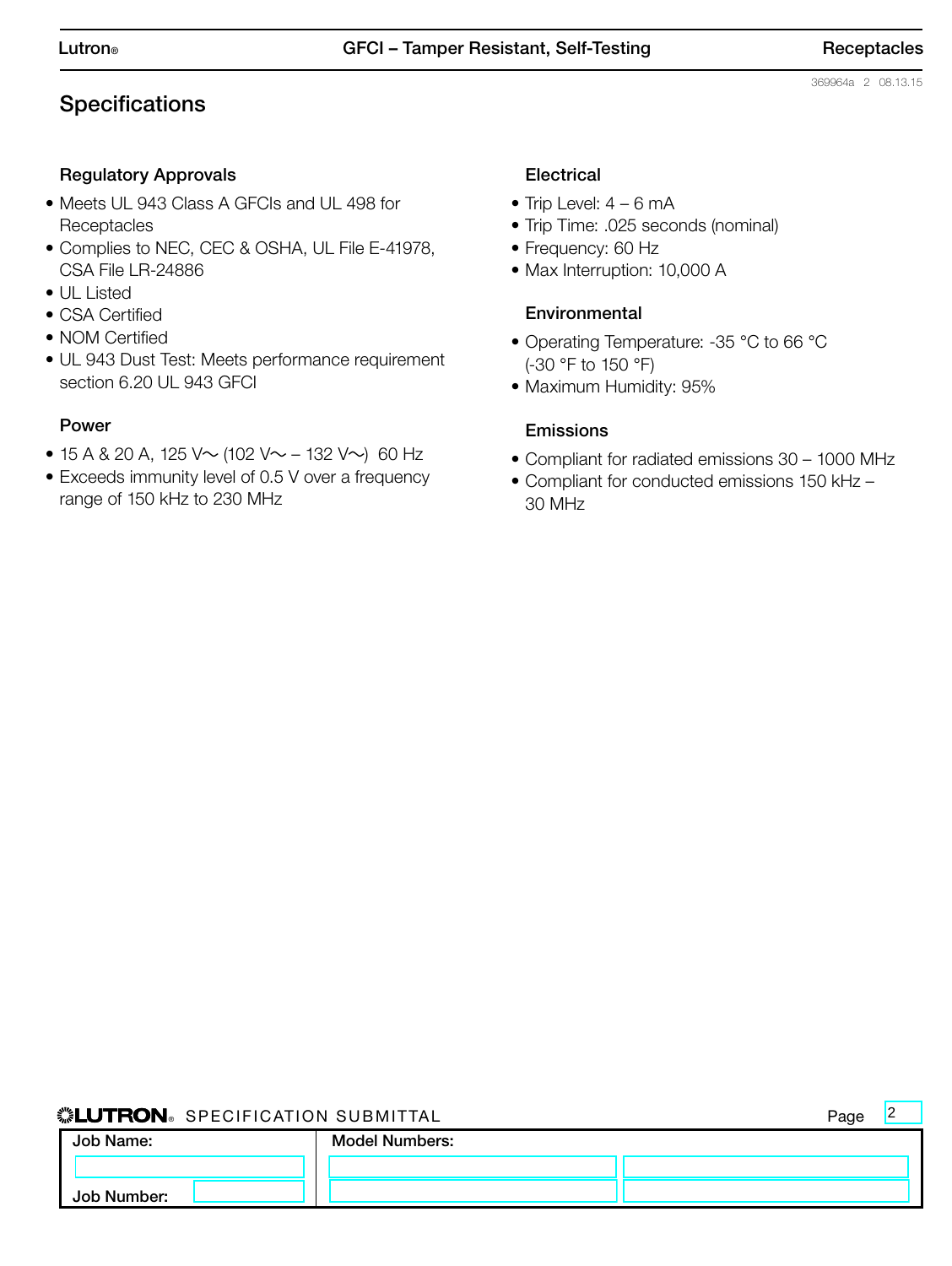369964a 3 08.13.15

# **Dimensions**

#### Front View

NTR- models (with NovaT<sup>★</sup>® wallplate) CAR- and SCR- models (with Claro® wallplate) Bulk unit



(70 mm)



2.94 in (75 mm)

4.69 in (119 mm)



(44.5 mm)

3.28 in (83.3 mm)







| <b><i>SEUTRON</i></b> SPECIFICATION SUBMITTAL | Page |
|-----------------------------------------------|------|
|-----------------------------------------------|------|

3

| Job Name:   | <b>Model Numbers:</b> |  |
|-------------|-----------------------|--|
|             |                       |  |
| Job Number: |                       |  |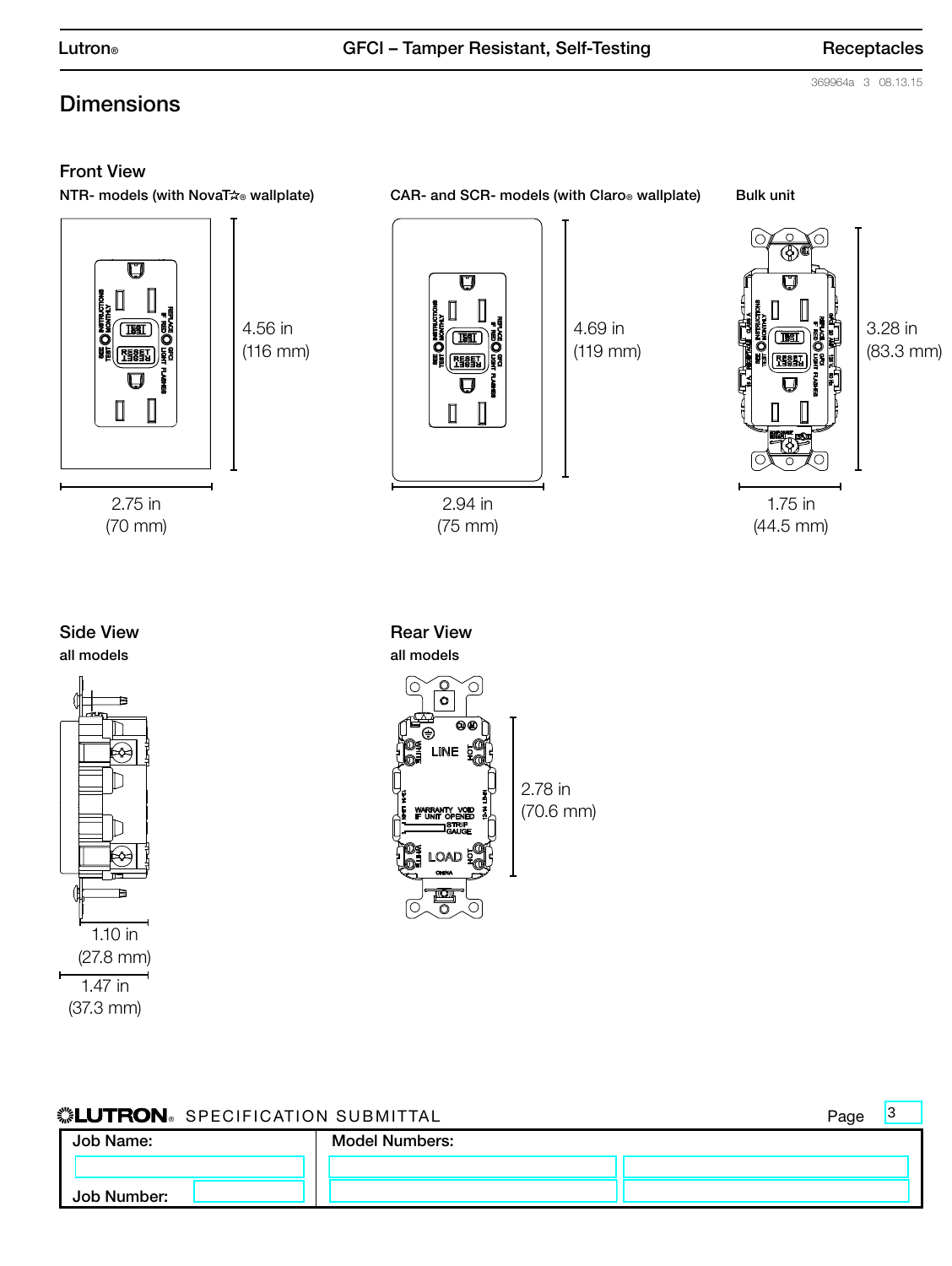4

369964a 4 08.13.15

# Wiring Diagrams (choose one or the other)





# Mounting



## **Seperation Submittal Page (No. 2)** Page (Page )

| WESTINGING OF LOTITOATION OODIWITIAL |                       | . uyu |
|--------------------------------------|-----------------------|-------|
| Job Name:                            | <b>Model Numbers:</b> |       |
|                                      |                       |       |
| Job Number:                          |                       |       |

#### **A: One cable entering the box OR B: Two cables entering the box**